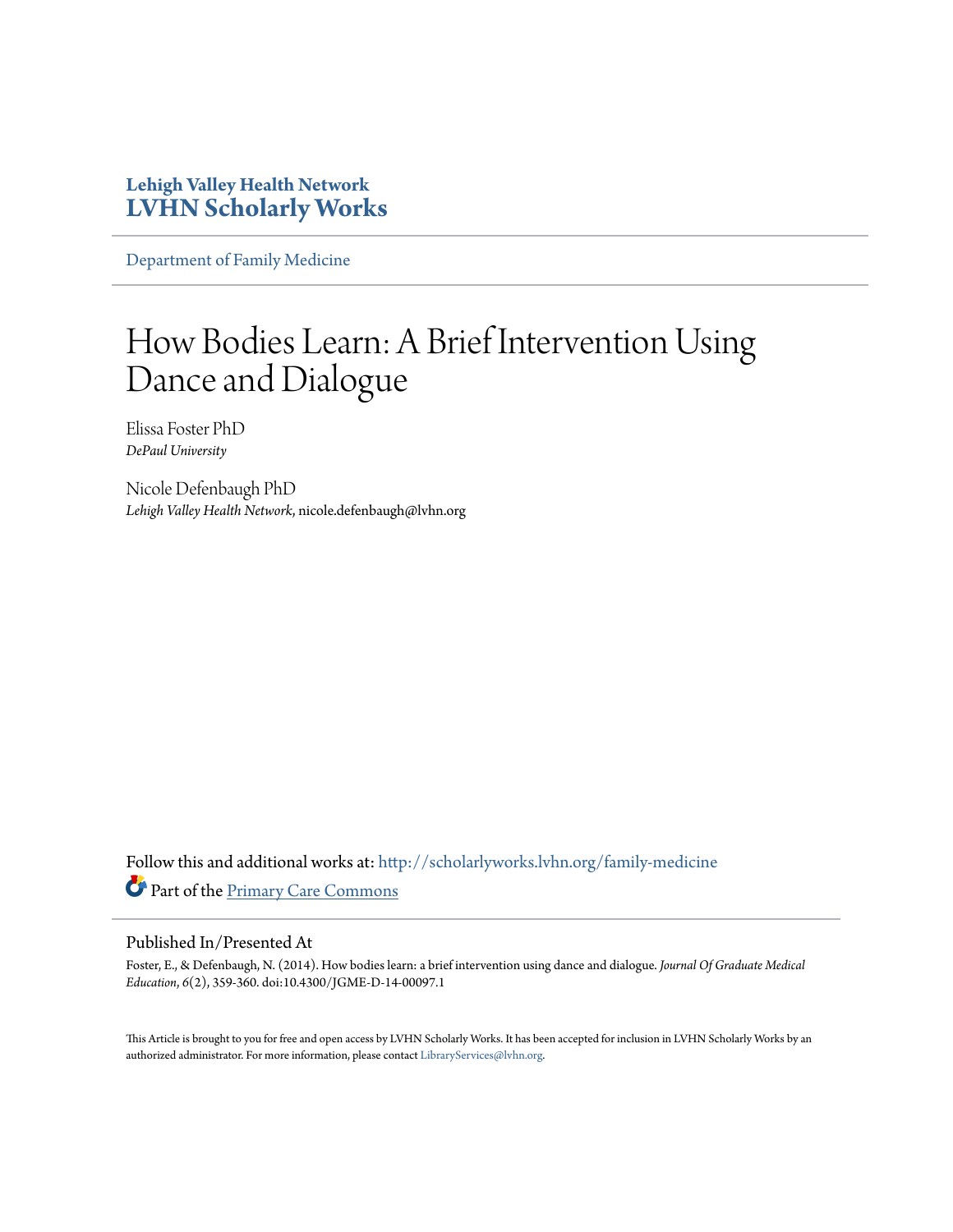## How Bodies Learn: A Brief Intervention Using Dance and Dialogue

Elissa Foster, PhD

Associate Professor

Program Director, MA in Health Communication

College of Communication, DePaul University

1 East Jackson Blvd., Chicago, IL 60604

Tel. (312) 362-8954

Email: commscholar@hotmail.com

Nicole Defenbaugh, PhD

Director of Medical Education and Program Evaluation

Department of Family Medicine, Lehigh Valley Health Network

Word Count: 649 and one table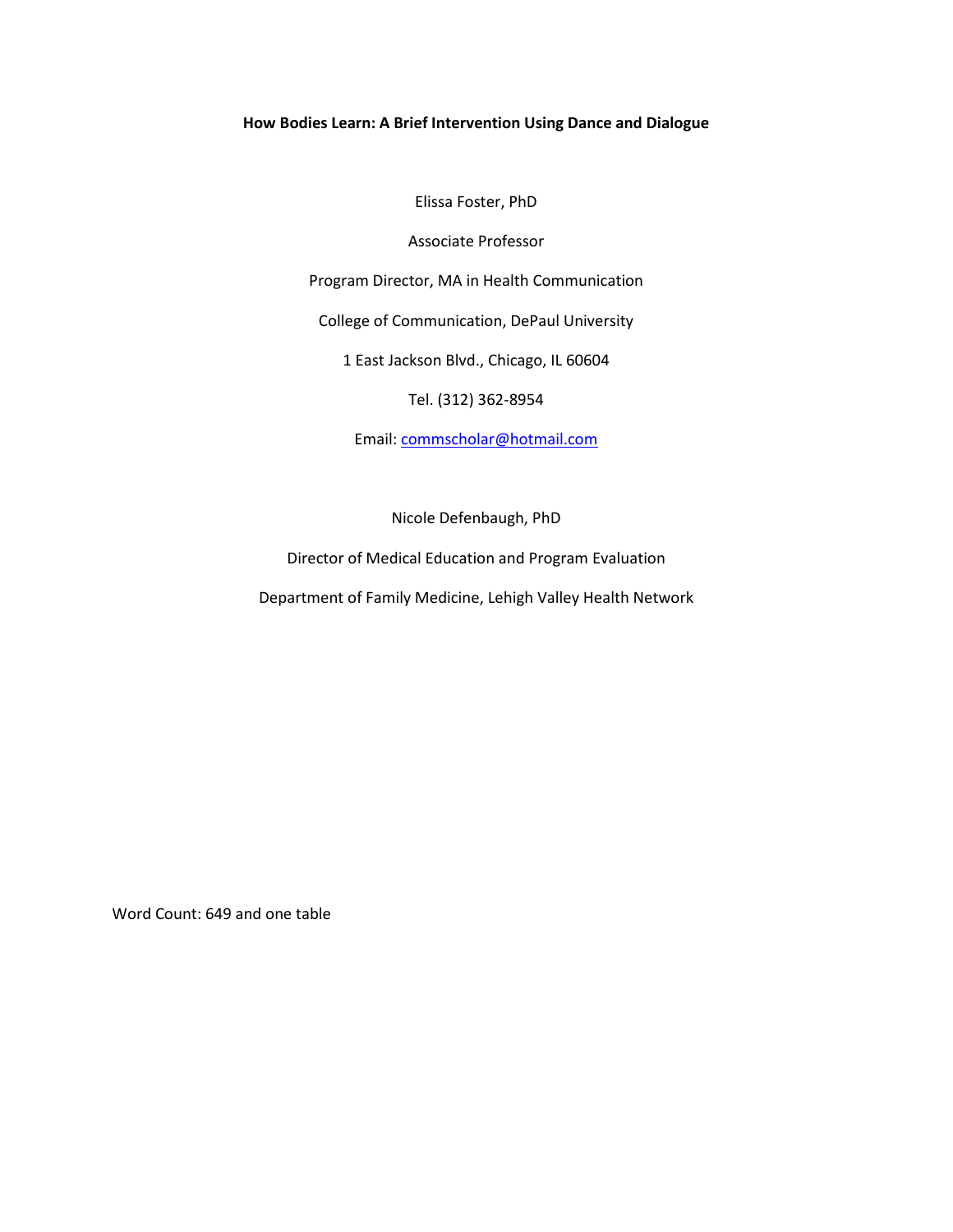#### How Bodies Learn: A Brief Intervention Using Dance and Dialogue

#### Setting and Problem

Although the practice of medicine is inextricably involved with the body, medicine's inherent emphasis on cognition and mental processing of information means that the physician's body is largely ignored as a site of learning. One consequence of this disembodiment is that residents' capacity to monitor their behaviors is compromised. In addition, the adult learning paradigm that dominates current approaches to innovation in medical education expects learners to be self-aware and to actively reflect on their learning processes, and yet many new residents have little experience engaging in such reflection. The brief intervention described in this article addresses the problem of "disembodied learning" for physicians in training with the following objectives:

- 1. Recognize which learning strategies residents are likely to enact in response to new stimuli (e.g. new clinical environment, new rotation, or new levels of responsibility).
- 2. Analyze and articulate how medical education impacts and changes resident bodies as they learn how to perform competently as physicians.
- 3. Practice leadership and team building through effective communication.

#### Intervention

**Summary Description.** Learners choreograph and perform a dance (think Electric Slide, not Swan Lake) as a group, followed by a facilitated dialogue linking the activity to embodied learning.

**Duration.** Allow 60 to 90 minutes; 45-60 for the dance portion, 15-30 for the dialogue.

Learner Profile. This activity was designed for a cohort of family medicine residents halfway through their internship year and could be run with a cohort from any specialty, with the expectation that the dialogue portion of the activity will differ depending on the residents' experiences. The group should be around 6 - 10 dancers (Note: everyone in the room must dance to the best of their ability—no spectators). Larger groups can be split provided there is sufficient space.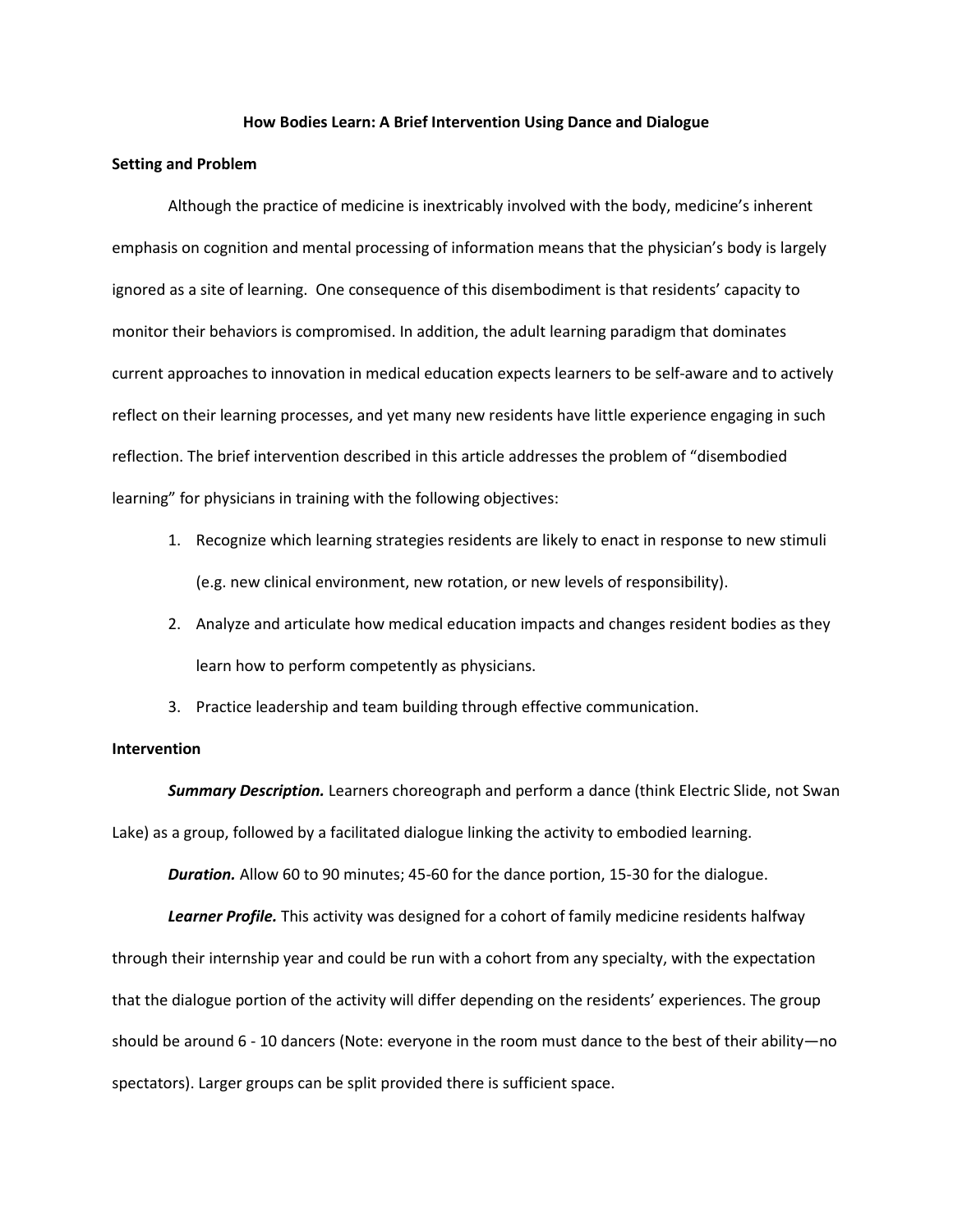Requirements. Room for the group to move, stereo, a contemporary song (with a brisk, walkingpace beat), a confident facilitator to keep the group moving. The facilitator must be able to (1) count to the beat of the music, (2) keep the group moving by assisting with the addition of new steps and practicing as described below, and (3) facilitate open dialogue centered on the residents' experiences.

Instructions: Dance Portion. (1) Announce that the goal is to choreograph, learn, and perform a dance as a group within the next hour. (2) Each member of the group devises movement for 8 counts; count out the time for them while the music is playing. (3) Build the dance; each person teaches their 8 counts; when the group feels comfortable, add the next 8 counts. Practice from the beginning as often as necessary. Continue until all the steps have been added. (4) If time permits, divide the group into two and have each half "perform" the dance for the others. (5) Offer a 5-minute break to rest the body before the discussion.

**Instructions: Dialogue Portion.** Offer the prompts suggested in the left-hand column of the following table. Be prepared to follow the learners' lead.

| <b>Guiding Questions for Facilitator</b>            | <b>Typical Responses from Participants</b>                                                                      |
|-----------------------------------------------------|-----------------------------------------------------------------------------------------------------------------|
| How did you learn the dance?                        | "Fake it 'til you make it." Repetition. Following                                                               |
|                                                     | someone else. Staying in the back to practice. Made up<br>memorable names for the steps (e.g. "the sprinkler"). |
| How does this activity relate to the experience of  | Every time I go to a new rotation or a new clinic it's like                                                     |
| learning medicine and interacting with others?      | I have to start again. There is lots of repetition. It helps                                                    |
|                                                     | to follow someone who knows what they are doing. Go                                                             |
|                                                     | through the motions until you know what you're doing.                                                           |
| What is your body learning as you learn medicine?   | (Silence.) How to metabolize caffeine quickly. How to                                                           |
|                                                     | walk for miles. How to work with no sleep. How to eat                                                           |
|                                                     | quickly. How to carry my computer, my phone, my                                                                 |
|                                                     | pager, and my water in my lab coat pockets. How to                                                              |
|                                                     | endure. How to do without. How to be uncomfortable                                                              |
|                                                     | and not let anyone know.                                                                                        |
| What positive things is your body learning?         | To listen and hear-hearts, lungs, bellies. To notice and                                                        |
|                                                     | see things I couldn't before. To feel-skin, muscle,                                                             |
|                                                     | bones, organs. To perform procedures.                                                                           |
| How do you feel about your body as a result of this | Concerned. Proud. Need to take better care of it. Need                                                          |
| activity?                                           | to pay more attention.                                                                                          |